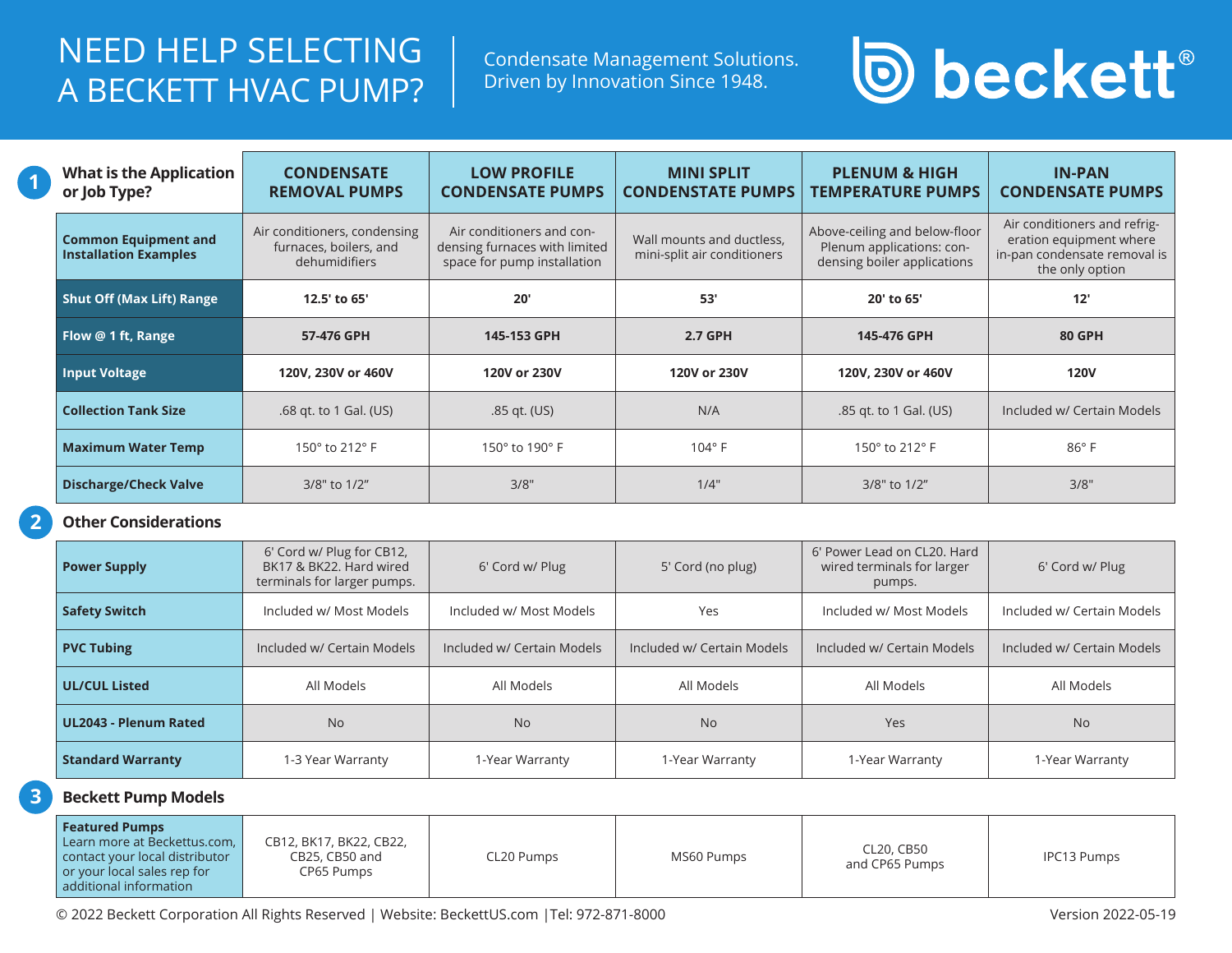### SMALL/MEDIUM CONDENSATE PUMPS

Condensate Management Solutions. Driven by Innovation Since 1948.

# **D** beckett®

| <b>Type of Condensate</b><br><b>Removal Pump?</b>           | <b>MS60</b><br><b>MINI SPLIT</b><br><b>CONDENSTATE PUMPS</b> | <b>CB12</b><br><b>SMALL</b><br><b>CONDENSATE PUMP</b>                   | CL <sub>20</sub><br><b>LOW PROFILE</b><br><b>CONDENSATE PUMP</b>        | <b>BK17</b><br><b>MEDIUM</b><br><b>CONDENSATE PUMP</b>                  | <b>BK22</b><br><b>MEDIUM</b><br><b>CONDENSATE PUMP</b>                  |
|-------------------------------------------------------------|--------------------------------------------------------------|-------------------------------------------------------------------------|-------------------------------------------------------------------------|-------------------------------------------------------------------------|-------------------------------------------------------------------------|
| <b>Shut Off (Max Lift) Range</b>                            | 53'                                                          | 12.5'                                                                   | 20'                                                                     | 17'                                                                     | 22'                                                                     |
| Flow @ 1 ft, Range                                          | 2.7 GPH                                                      | <b>57 GPH</b>                                                           | 145-153 GPH                                                             | <b>112 GPH</b>                                                          | <b>125 GPH</b>                                                          |
| <b>Input Voltage</b>                                        | 120V or 230V                                                 | <b>120V</b>                                                             | 120V or 230V                                                            | 120V or 230V                                                            | 120V or 230V                                                            |
| <b>Collection Tank Size</b>                                 | N/A                                                          | $0.68$ qt.                                                              | .85 gt. (US)                                                            | $2.5$ gt.                                                               | $2.5$ gt.                                                               |
| <b>Maximum Water Temp</b>                                   | $104^\circ$ F                                                | $150^\circ$ F                                                           | 150 $\degree$ to 190 $\degree$ F                                        | $150^\circ$ F                                                           | $150^\circ$ F                                                           |
| <b>Discharge/Check Valve</b>                                | 1/4"                                                         | 3/8"                                                                    | 3/8"                                                                    | 3/8"                                                                    | 3/8"                                                                    |
| <b>Common Equipment and</b><br><b>Installation Examples</b> | Wall mounts and ductless,<br>mini-split air conditioners     | Air conditioners, condensing<br>furnaces, boilers, and<br>dehumidifiers | Air conditioners, condensing<br>furnaces, boilers, and<br>dehumidifiers | Air conditioners, condensing<br>furnaces, boilers, and<br>dehumidifiers | Air conditioners, condensing<br>furnaces, boilers, and<br>dehumidifiers |

### **Other Considerations**

**1**

**2**

| <b>Power Supply</b>          | 5' Cord (no plug)          | 6' Cord w/ Plug            | 6' Cord w/ Plug            | 6' Cord w/ Plug            | 6' Cord w/ Plug            |
|------------------------------|----------------------------|----------------------------|----------------------------|----------------------------|----------------------------|
| <b>Safety Switch</b>         | Yes                        | Included w/ Certain Models | Included w/ Certain Models | Included w/ Certain Models | Included w/ Certain Models |
| <b>PVC Tubing</b>            | Included w/ Certain Models | <b>No</b>                  | <b>No</b>                  | Included w/ Certain Models | Included w/ Certain Models |
| <b>UL/CUL Listed</b>         | All Models                 | All Models                 | All Models                 | All Models                 | All Models                 |
| <b>UL2043 - Plenum Rated</b> | <b>No</b>                  | <b>No</b>                  | Yes, w/ CL201LULP          | <b>No</b>                  | <b>No</b>                  |
| <b>Standard Warranty</b>     | 1-Year Warranty            | 1-Year Warranty            | 1-Year Warranty            | 3-Year Warranty            | 3-Year Warranty            |

#### **Beckett Pump Models 3**

| <b>Featured Pumps</b><br>Learn more at Beckettus.com. I<br>MS601ULO<br>contact your local distributor<br>MS602ULCO<br>or your local sales rep for<br>additional information | <b>CB121UL</b><br>CB121LSUL | CL202UL, CL201LULP,<br>CL202UL. CL202ULHT | BK171UL, BK171LSUL<br>BK171TUL | BK221UL, BK221LSUL,<br>BK221TUL, BK222TUL,<br>BK222UL |
|-----------------------------------------------------------------------------------------------------------------------------------------------------------------------------|-----------------------------|-------------------------------------------|--------------------------------|-------------------------------------------------------|
|-----------------------------------------------------------------------------------------------------------------------------------------------------------------------------|-----------------------------|-------------------------------------------|--------------------------------|-------------------------------------------------------|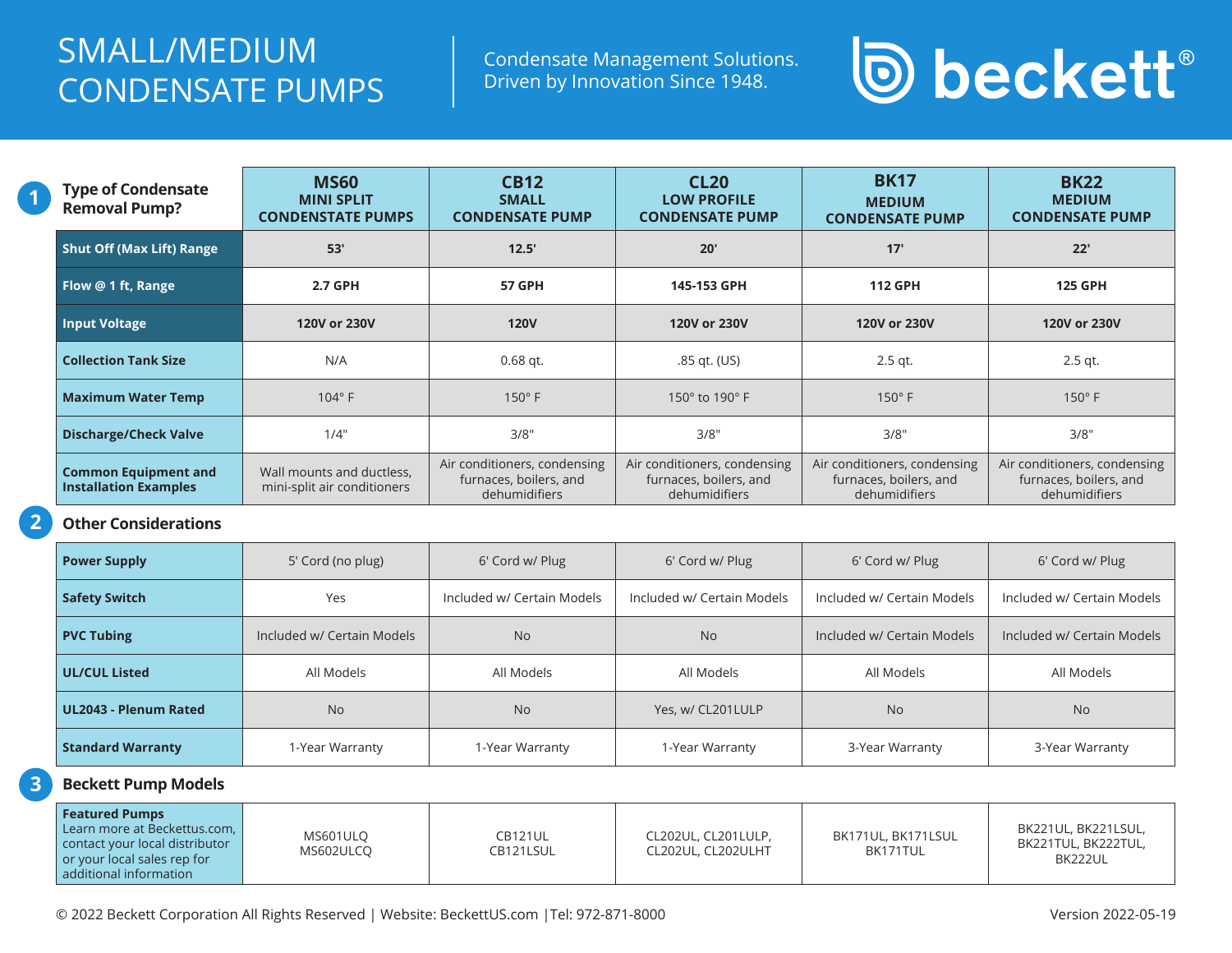### LARGE & PLENUM CONDENSATE PUMPS

Condensate Management Solutions. Driven by Innovation Since 1948.



| <b>Type of Condensate</b><br><b>Removal Pump?</b>           | <b>CB25</b><br><b>LARGE</b><br><b>CONDENSATE PUMP</b>                   | <b>CB50</b><br><b>LARGE</b><br><b>CONDENSATE PUMP</b>                   | <b>CP65</b><br><b>LARGE</b><br><b>CONDENSATE PUMP</b>                   | <b>PLENUM &amp;</b><br><b>HIGH TEMPERATURE</b><br><b>CONDENSATE PUMPS</b>                 | <b>IN-PAN</b><br><b>CONDENSATE PUMPS</b>                                                                   |
|-------------------------------------------------------------|-------------------------------------------------------------------------|-------------------------------------------------------------------------|-------------------------------------------------------------------------|-------------------------------------------------------------------------------------------|------------------------------------------------------------------------------------------------------------|
| <b>Shut Off (Max Lift) Range</b>                            | 25'                                                                     | 50'                                                                     | 65'                                                                     | 20' to 65'                                                                                | 12'                                                                                                        |
| Flow @ 1 ft, Range                                          | <b>108 GPH</b>                                                          | 420-486 GPH                                                             | 476 GPH                                                                 | 145-476 GPH                                                                               | <b>80 GPH</b>                                                                                              |
| <b>Input Voltage</b>                                        | 120V or 230V                                                            | 120V, 230V, 460V                                                        | 120V, 230V or 460V                                                      | 120V, 230V or 460V                                                                        | <b>120V</b>                                                                                                |
| <b>Collection Tank Size</b>                                 | 1 Gal.                                                                  | 1 Gal.                                                                  | 1 Gal.                                                                  | .85 gt. to 1 Gal. (US)                                                                    | Included w/ Certain Models                                                                                 |
| <b>Maximum Water Temp</b>                                   | $150^{\circ} - 190^{\circ}$ F                                           | $150^{\circ}$ - 212° F                                                  | $150^{\circ}$ - 212° F                                                  | 150° to 212° F                                                                            | $86^\circ$ F                                                                                               |
| <b>Discharge/Check Valve</b>                                | 3/8"                                                                    | 1/2"                                                                    | 1/2"                                                                    | 3/8"                                                                                      | 3/8"                                                                                                       |
| <b>Common Equipment and</b><br><b>Installation Examples</b> | Air conditioners, condensing<br>furnaces, boilers, and<br>dehumidifiers | Air conditioners, condensing<br>furnaces, boilers, and<br>dehumidifiers | Air conditioners, condensing<br>furnaces, boilers, and<br>dehumidifiers | Above-ceiling and below-floor<br>Plenum applications: con-<br>densing boiler applications | Air conditioners and refrig-<br>eration equipment where<br>in-pan condensate removal is<br>the only option |

#### **Other Considerations**

**1**

**2**

**3**

| <b>Power Supply</b>          | <b>Hard Wired Terminal Block</b> | <b>Hard Wired Terminal Block</b> | <b>Hard Wired Terminal Block</b> | 6' Power Lead on CL20. Hard<br>Wired Terminals for Larger<br>Pumps. | 6' Cord w/ Plug            |
|------------------------------|----------------------------------|----------------------------------|----------------------------------|---------------------------------------------------------------------|----------------------------|
| <b>Safety Switch</b>         | Yes, All Models                  | Yes, All Models                  | Yes, All Models                  | Included w/ Most Models                                             | Included w/ Certain Models |
| <b>PVC Tubing</b>            | <b>No</b>                        | <b>No</b>                        | <b>No</b>                        | Included w/ Certain Models                                          | Included w/ Certain Models |
| <b>UL/CUL Listed</b>         | All Models                       | All Models                       | All Models                       | All Models                                                          | All Models                 |
| <b>UL2043 - Plenum Rated</b> | <b>No</b>                        | Included w/ Certain Models       | Included w/ Certain Models       | Yes                                                                 | <b>No</b>                  |
| <b>Standard Warranty</b>     | 1-Year Warranty                  | 1-Year Warranty                  | 1-Year Warranty                  | 1-Year Warranty                                                     | 1-Year Warranty            |

### **Beckett Pump Models**

| <b>Featured Pumps</b><br>Learn more at BeckettUS.com.  <br>CB251UL, CB251ULHT,<br>contact your local distributor<br>CB252UL. CB252ULHT<br>or your local sales rep for<br>additional information | CB501UL, CB501ULHTS,<br>CB502UL, CB502ULHTS,<br>CB504UL, CB504ULHTS | CP651ULHTS<br>CP654ULHTS | CL20 Pumps<br>CB50 Pumps<br>CP65 Pumps | <b>IPC13 Pumps</b> |
|-------------------------------------------------------------------------------------------------------------------------------------------------------------------------------------------------|---------------------------------------------------------------------|--------------------------|----------------------------------------|--------------------|
|-------------------------------------------------------------------------------------------------------------------------------------------------------------------------------------------------|---------------------------------------------------------------------|--------------------------|----------------------------------------|--------------------|